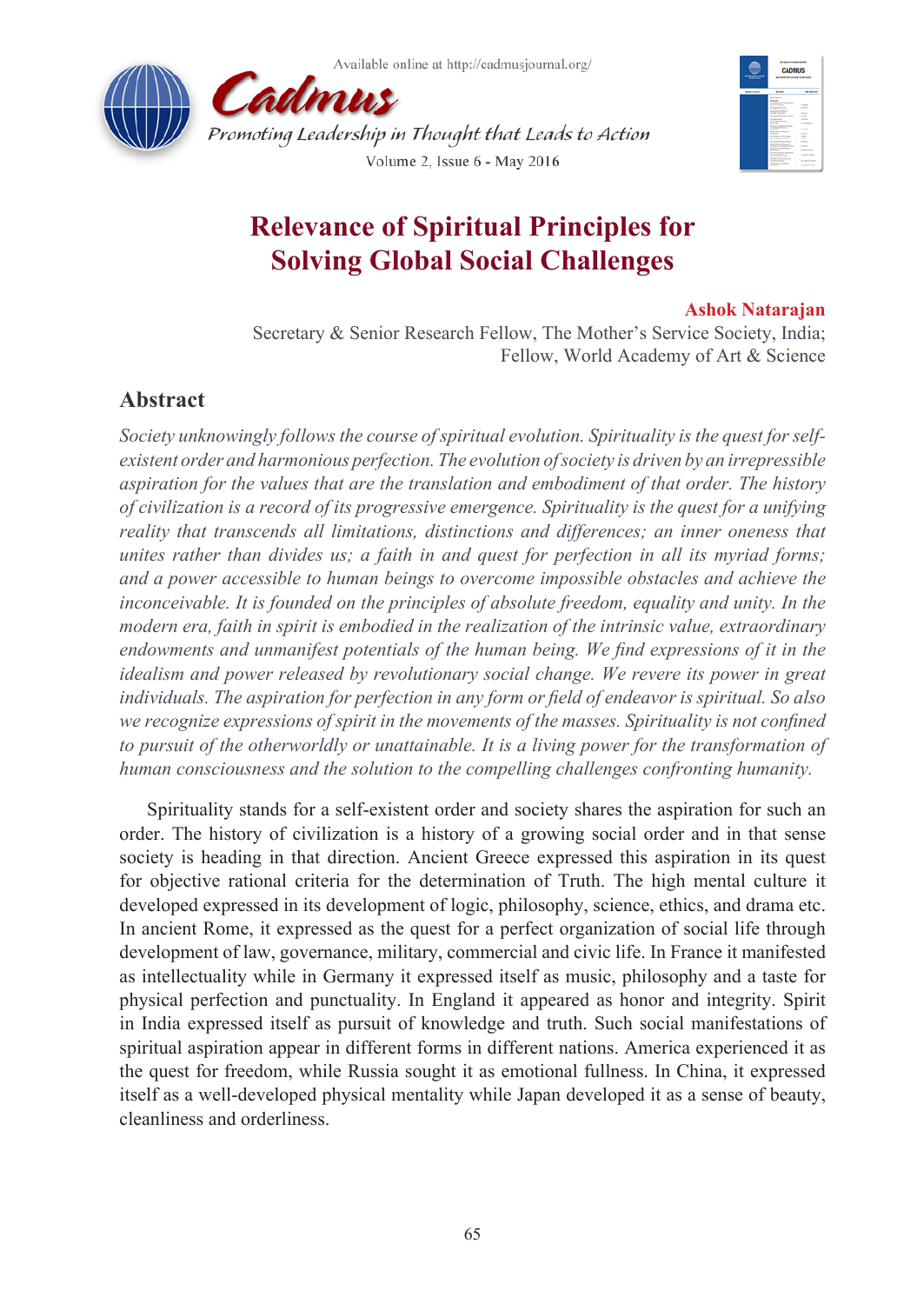The central importance of spirituality is universal and remains pervasive even in an age of extreme scientific materialism. Although the concept of spirituality means a great many different things to different people, it does possess some characteristics which may be considered universal. Spirituality is the quest for a reality that transcends all limitations, distinctions and differences; an inner oneness that unites rather than divides us; a power accessible to human beings to overcome impossible obstacles to achieve the inconceivable; a faith in and quest for perfection in all its myriad forms. Spirituality is founded on the principles of absolute freedom, equality and unity. It seeks freedom not only from the constraints of external political, social or economic deprivation and oppression, but also liberation from the limitation, subordination, domination and possession of the individual by ignorance, falsehood, desire, passion, egoism and all forms of psychological imprisonment. For spirituality is the quest to contact, experience and unite with an Infinite spirit, an Eternal reality, a transcendent Truth that is the origin, foundation and creative source of all that is finite. Rationalists conceive it as a utopian ideal to be sought after, even though attainment may be impossible. Some perceive it as a living presence active in the universe and in the lives of every individual.

In our modern era, our faith in spirituality is embodied in the realization of extraordinary endowments, capacities and unmanifest potentials of the human being. Today humanity has come to recognize and cherish the value and potential of each individual. We have discovered the wonders of human ingenuity and resourcefulness in the soaring aspiration and resourcefulness of penniless immigrants seeking a new life in a new world, the incomparable courage and self-confidence of Churchill and Gorbachev, the idealistic values of Washington and Lincoln, the humility and self-abnegation of Gandhi and Mandela, and the unlimited creativity of Leonardo and Beethoven.

# **1. Powers of Spirituality in Human Affairs**

The march of civilization is a progressive unfolding of the powers of spirituality in human affairs.

- 1. Humanity has an irrepressible aspiration for freedom, truth and progress.
- 2. Spirituality is unbounded, unconditional freedom.
- 3. Freedom appears in the field of politics as Liberty.
- 4. True freedom is attained only when it is extended to the whole population.
- 5. When freedom shows itself as political equality, only then does it truly become effective.
- 6. Political equality is availed of by the citizenry through extension of franchise.
- 7. Economic equality can be assured only by giving employment opportunity to all.
- 8. Money is a very fit instrument to achieve that equality.
- 9. Political and economic equality become real only when society is mature enough to look at all its citizens with an equal eye.
- 10. When psychological equality becomes real, all other forms of equality also gain strength.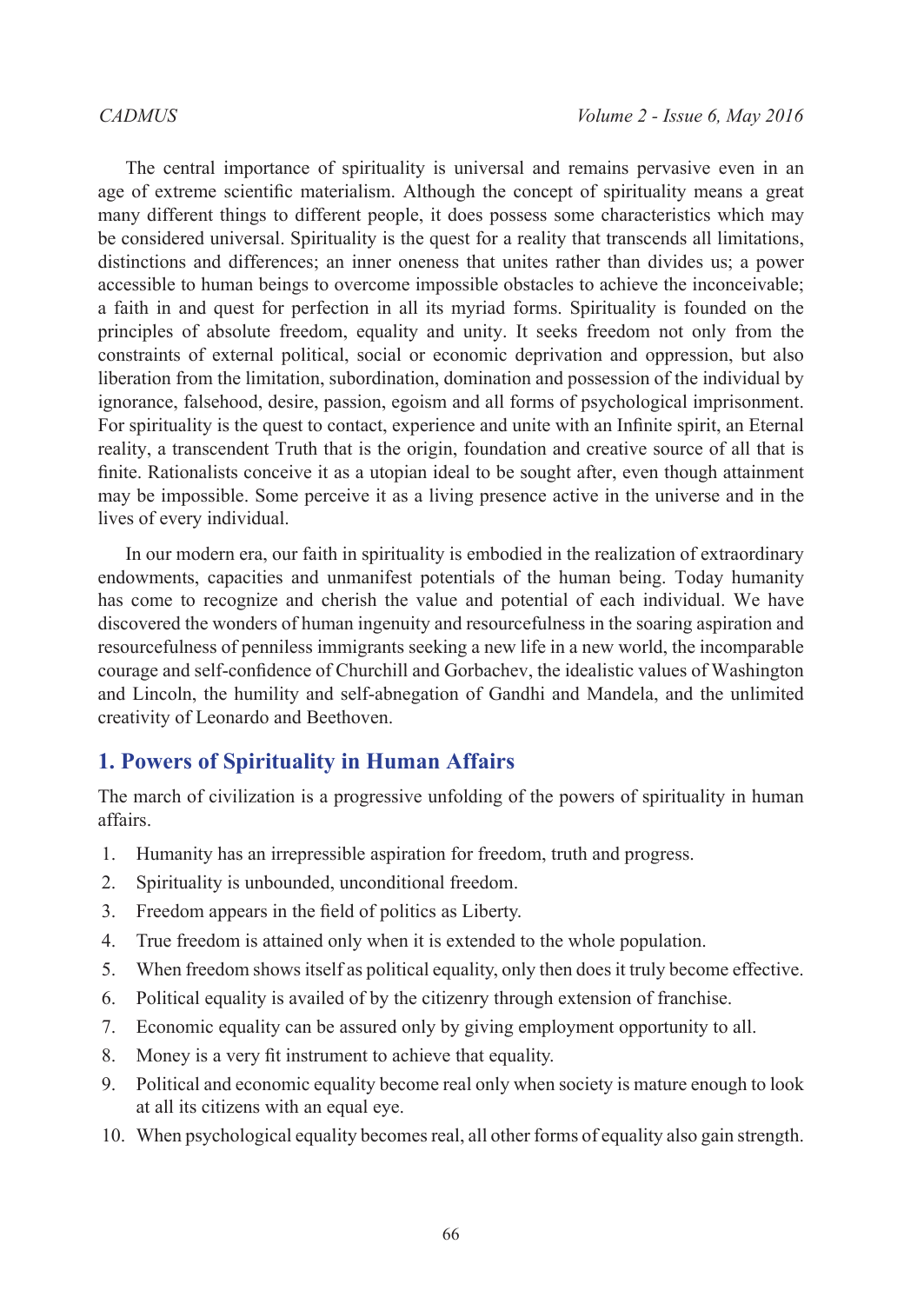- 11. Spiritual equality which eliminates fundamentalism is the rock on which all other social edifices stand.
- 12. Society has been built up by Man and therefore it must serve his needs and not the other way around.

### **2. Applied Spirituality**

Though many spiritual changes have taken place in society, they are only seen as political changes. The emergence of democracy is spiritual though it is not seen as such. When some impossible thing becomes possible it is recognized as spirituality in action. India's winning of independence through non-violence is seen as a political achievement. Only in 1943 did India lose some 3 million people to the severity of a famine in Bengal. In 1965 she received a warning from U.N that she would face an imminent famine threatening the lives of some 100 million people due to an impending food shortage. The nation woke up

*"We insist on being blind as if it were our birthright."*

and successfully staved off the challenge by increasing food production by another 50%. Such accomplishments are spiritual though we don't recognize them.

Currently, global warming appears to be an intractable problem defying any solution. The nations that participated in the Arab Spring revolution in the Middle East present another insoluble problem. Millions of refugees are fleeing their home countries and looking for asylum in other countries. They have to be accommodated somehow. Robots are increasingly taking over our jobs and at this rate some experts fear total take over by robots of the job market with nothing left for people to do. After World War I expanding populations were seen as a great hazard. But the issue is seen in a different light now. Especially if the population is a skilled one, it is even seen as a valuable asset in itself. Robert McNamara, former American Secretary of Defense, who vigorously pursued the Vietnam War, later gave it up and started calling for the abolition of nuclear weapons. Currently, Ukraine seems to be on the brink of disaster. In such a situation, the question of the relevance of spiritual principles to solving such problems arises and further it is highly interesting to find out how such principles are relevant to the issues at hand. We also need to inquire into what man should do to solve such problems.

On a certain day, the heads of Germany and U.S.S.R wondered about the future of Berlin Wall not even knowing that it would be demolished in 2 days. If we study all the psychological, economic and cultural factors that went into the break-down of the Berlin Wall, we will know all the secrets about the relevance of spiritual principles to our social ills. As with six blind men who struggled to understand an elephant, we too are equally blind and what is worse, we insist on being blind. The reality today is that America dominates the world with a show of her military might and economic wealth. She derives that wealth from the productive capacities of the Individual. The European serf came to the U.S and instead of seeing all his production go to his Lord, was pleased to see all of it coming to himself. It signified a political freedom for the entire peasantry. So great was the impact of this freedom that it reversed the economic fortunes of America and Europe and made the former give economic aid to the latter. Freedom is spiritual and when it comes to a very large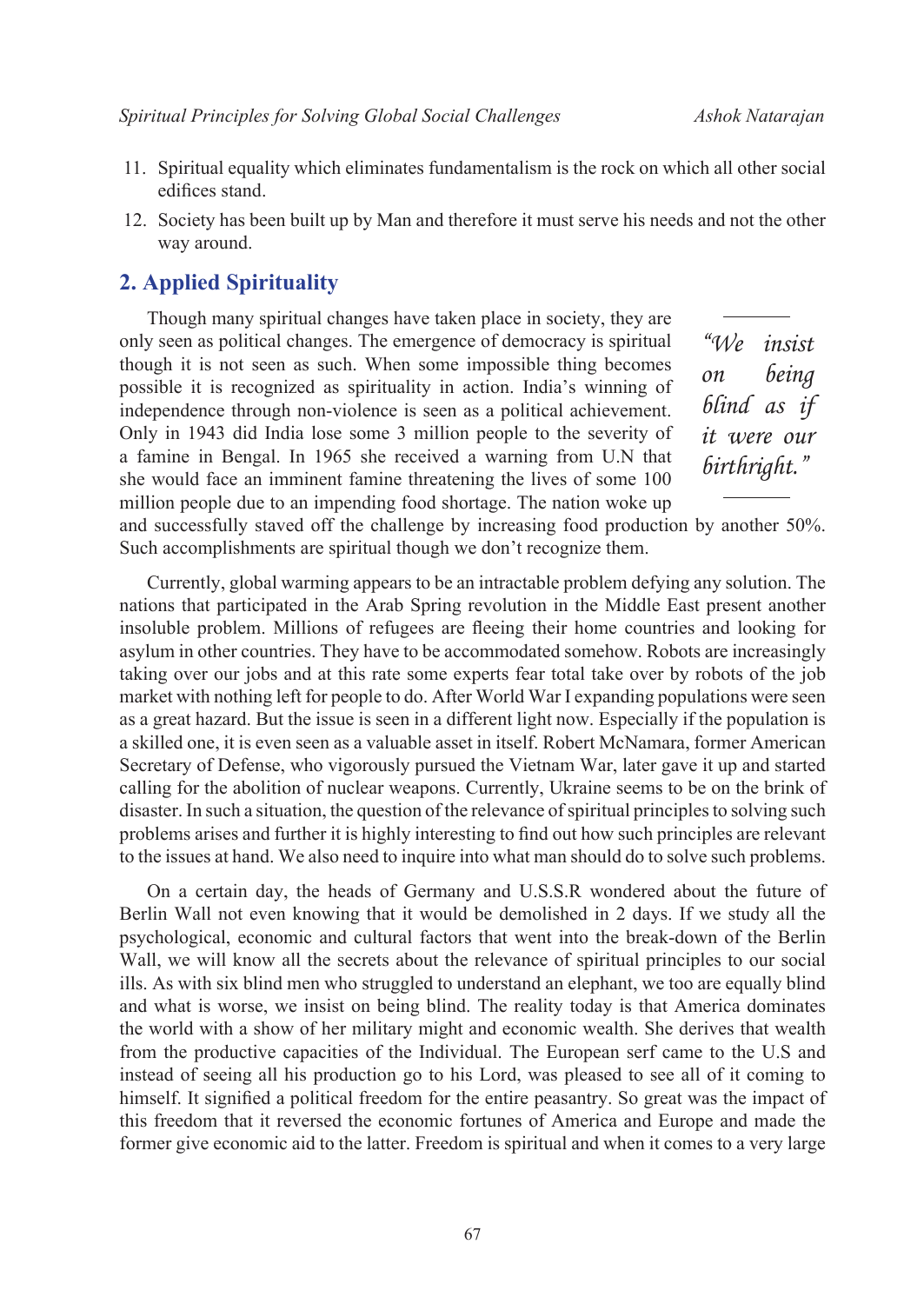section of the population it becomes very effective. We are unaware of this simply because we do not want to be aware of it. We insist on being blind as if it were our birthright. Indian Prime Minister Indira Gandhi ruled for 11 unpopular years and then suffered a humiliating defeat. But after 3 years in political wilderness, she came back to power in an astounding manner which was not understood by any political observer. It is here that all the secrets of spirituality lie waiting to be discovered. It is a wise approach to learn valuable lessons from the past. When Man truly wants to know, these truths reveal themselves and they also reveal the process by which they go into action.

*"Stock markets were originally created for collecting funds from the public for business use. That original purpose has been reversed now."*

It may sound strange to hear that Man is in love with his suffering and does not want to be freed from it. This would mean that slaves don't want to be freed of their slavery and the poor don't want to be liberated from their poverty. Worse, they actually make an ideal out of their poverty. Spiritual relevance cannot exclude these two issues. If these two issues are left out, we may find the spiritual relevance still real. Malthus' prediction was real when he warned about the threat of the explosive growth of population. Such a warning prompted humanity to awaken to the reality. Reality included not only the threat of catastrophe but also the possibility of human resourcefulness. Unwillingness to make use of human resourcefulness is not to be appreciated.

## **3. Spirituality is Power**

The only object that has evoked man's universal admiration and has retained it over the centuries is Money. It contains an enormous symbolic power that man is subconsciously aware of. Currency contains enormous social power and thus, money rules the world today as nothing else does.

When Greece joined the E.U it was doing fairly well and had a flourishing economy. Her joining the E.U was a sign of her political maturity and a good indicator of the political potentials of the E.U itself. Later developments show a parallel to what happened in U.S.S.R. The U.S.S.R realized the folly of having become a state economy and as a result moved towards market economy. It is to be regretted that she took the advice of IMF. The market economy of the West grew on its own strength and later succumbed to many artificial ways. Under the guise of the market economy Russia accepted many of these artificialities. A country is a whole by itself and draws its strength from its foundations. Each country sustained on the strength of its foundation can, by joining others, contribute to the union. This was apparently the understanding at the time of the formation of the E.U. The formation of the Euro came as an expression of the political advancement of the E.U. The real power of the Euro issues from the political authority of the E.U. The Euro as it has turned out, is dominating E.U., its creator, which is a very retrograde step.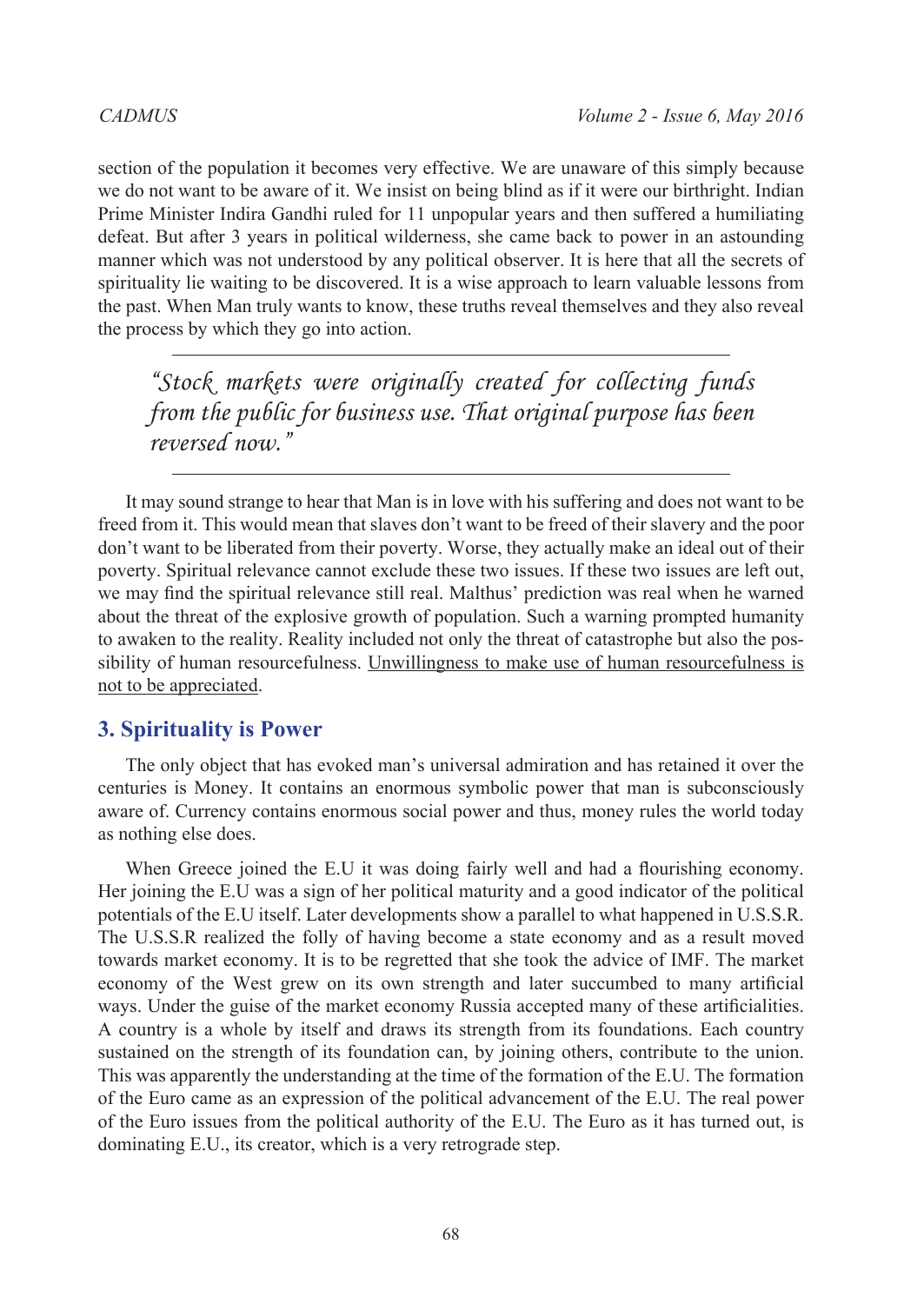In the 19th century, American President Andrew Jackson tried something along these lines but failed in his attempts. The emergence of the computer and economists winning Nobel Prizes by developing algorithms for stock market trading only shows that this tendency has returned. As a mark of protest for this tendency, the two Nobel Prizes that were given should be withdrawn. It should be noted that Monetarism is only a part of the Economy which is the whole. Economy is a part while Society is the whole. Further Man is the center of Society and not its subordinate. Speculation has put a check on money serving Man by reversing its spreading tendency and concentrating it in fewer and fewer hands.

*"Conservative philosophies belong to the past and have no future. The future belongs to human-centered values."*

Money arrived on the scene by way of trade. Farmers related to their fields by directly making use of the produce of the field. Trade made farmers relate to other people. It made them get in touch with civilization and not be totally lost in the soil. This widened the range of their relationship with others. Trade generated wealth through a system of productive values. Coin is a symbol of that activity. While coins are limited by the scarcity of metal, paper currency removed that impediment. By enabling money to purchase anything available, Society immensely improved the power of money. As a result Money became all-pervasive and very nearly omnipotent.

Money became Man's most powerful social instrument. This was followed by the arrival of banks. The institution of banks gave a solid physical form to the conceptual form of money. Agriculture ceased to be the fountainhead of productivity. The creative role shifted to trade and its instrument of money. Banks through which trade was conducted then gained enormous social power. This enormous power has been used to benefit society. Stock markets were originally created for collecting funds from the public for business use. That original purpose has been reversed now. Money kept on accumulating and later acquired a destructive character. It is in the midst of this situation that Greece got entangled in the debt trap of the E.U.

While Greece struggles with its financial problems, a parallel problem has appeared in the form of refugees. The world looks at refugees as a national problem while in reality it should be looked at as a global one. As a world government is in the making, the problem of refugees can be solved only if the nations of the world adopt a similar approach. Money that used to be a market instrument is no longer so. The market has become too small a place for the  $21<sup>st</sup>$ century. Society has emerged all important and is demanding a global government for itself. Money has risen in its value to become a comprehensive power that includes educational, cultural and social power of society. However, truth demands that all these powers serve Man rather than vice versa. He must be able to dominate those institutions that are supposed to be his instruments. If such a perspective is gained, the present disorders in society will acquire the capacity to automatically set themselves right. Neither royalty, nor aristocracy nor the racial purists of Nazi Germany have any great future. It is democracy, liberty and